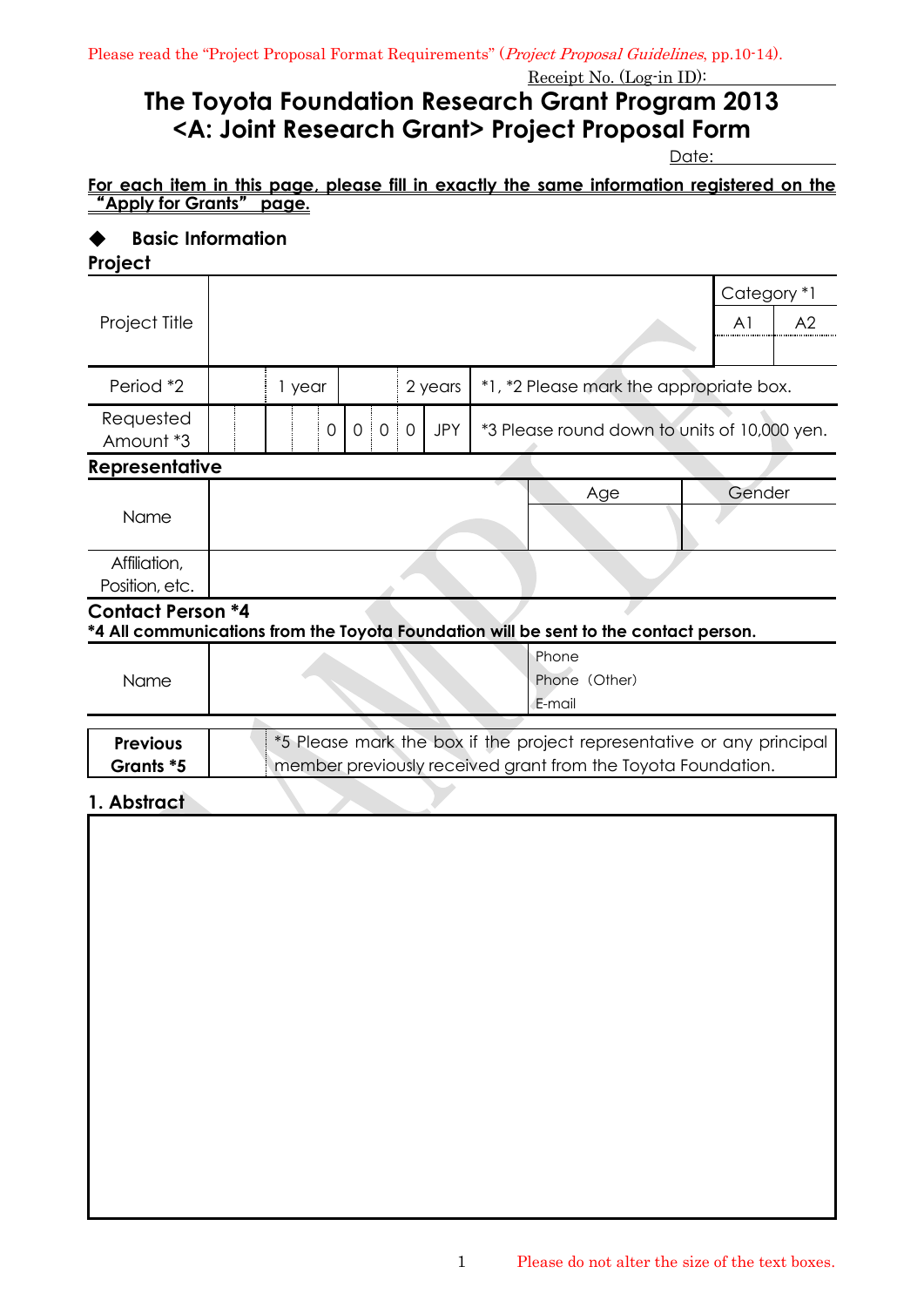Please read the "Project Proposal Format Requirements" (Project Proposal Guidelines, pp.10-14).

Receipt No. (Log-in ID):

## **2. Project Outline**

## **Issues (p.6)**

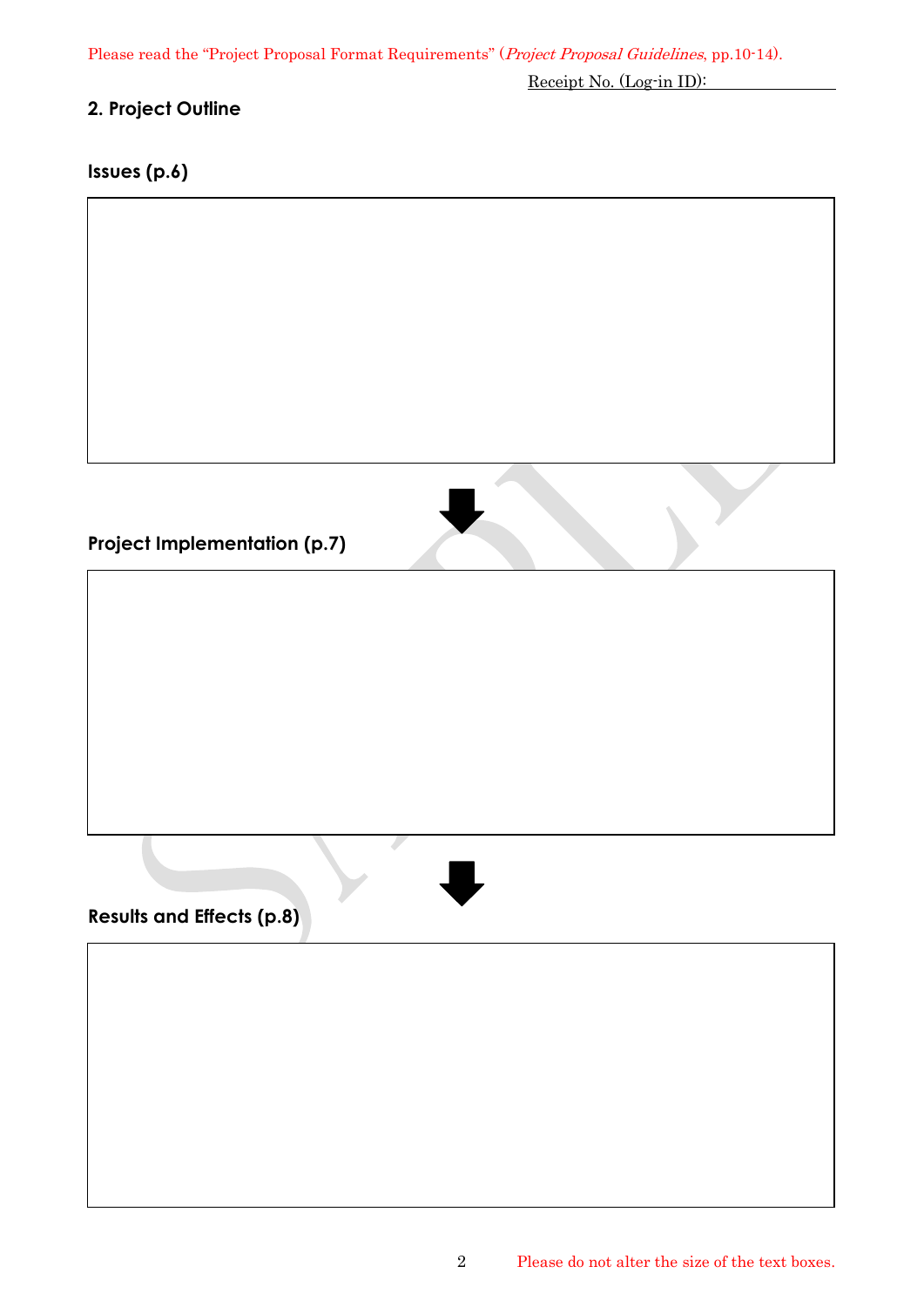**3. Participants\*** \* Please make a copy of this page if there are not enough lines.

| Name | Age | Affiliation, Position, etc. | Role in the Project      |
|------|-----|-----------------------------|--------------------------|
|      |     |                             | Representative           |
|      |     |                             | Deputy Representative    |
|      |     |                             | <b>Contact Person</b>    |
|      |     |                             | <b>Accounting Person</b> |
|      |     |                             |                          |
|      |     |                             |                          |
|      |     |                             |                          |
|      |     |                             |                          |
|      |     |                             |                          |
|      |     |                             |                          |
|      |     |                             |                          |
|      |     |                             |                          |
|      |     |                             |                          |
|      |     |                             |                          |
|      |     |                             |                          |
|      |     |                             |                          |
|      |     |                             |                          |
|      |     |                             |                          |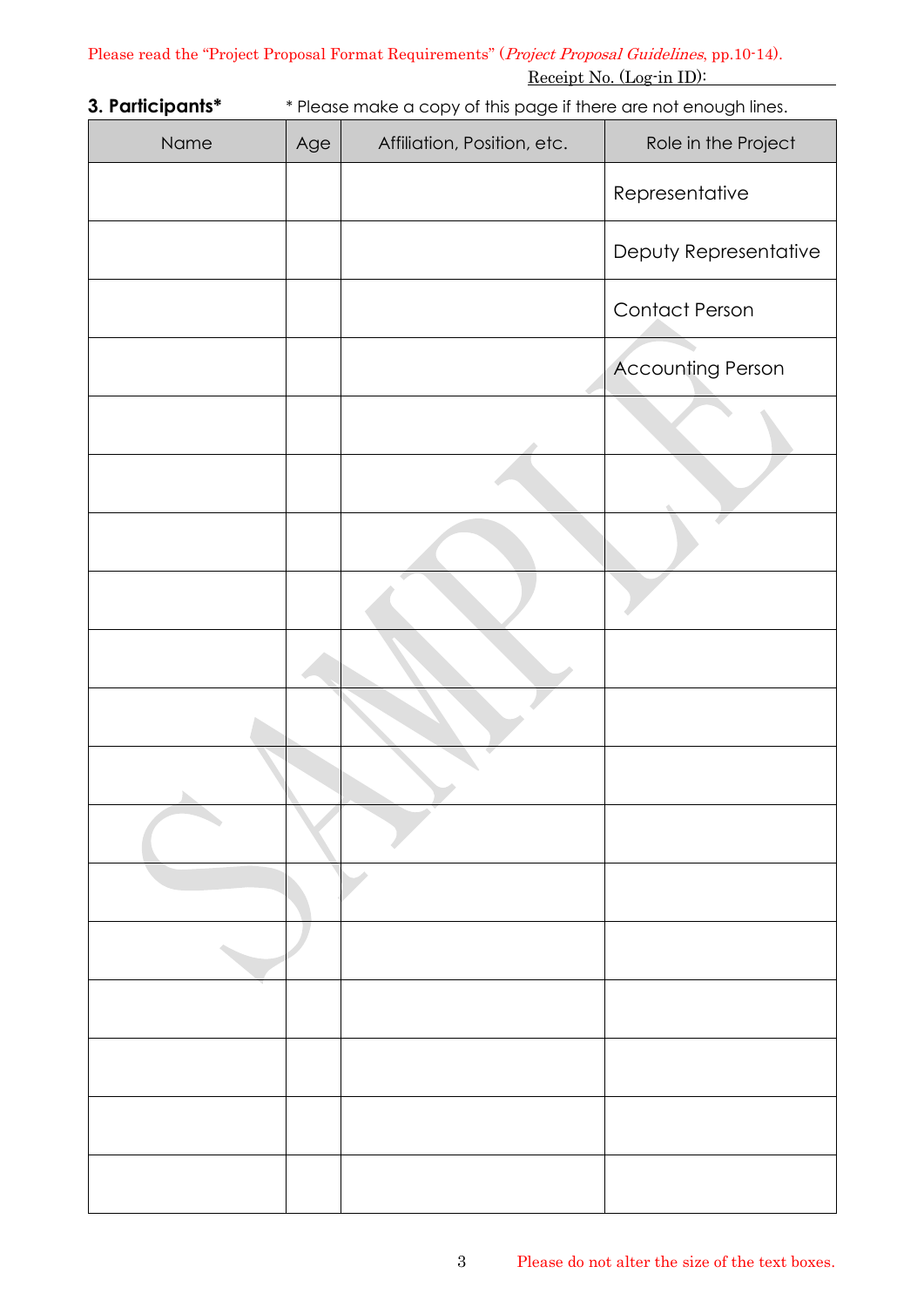## **4. Career History and Achievements**

Receipt No. (Log-in ID):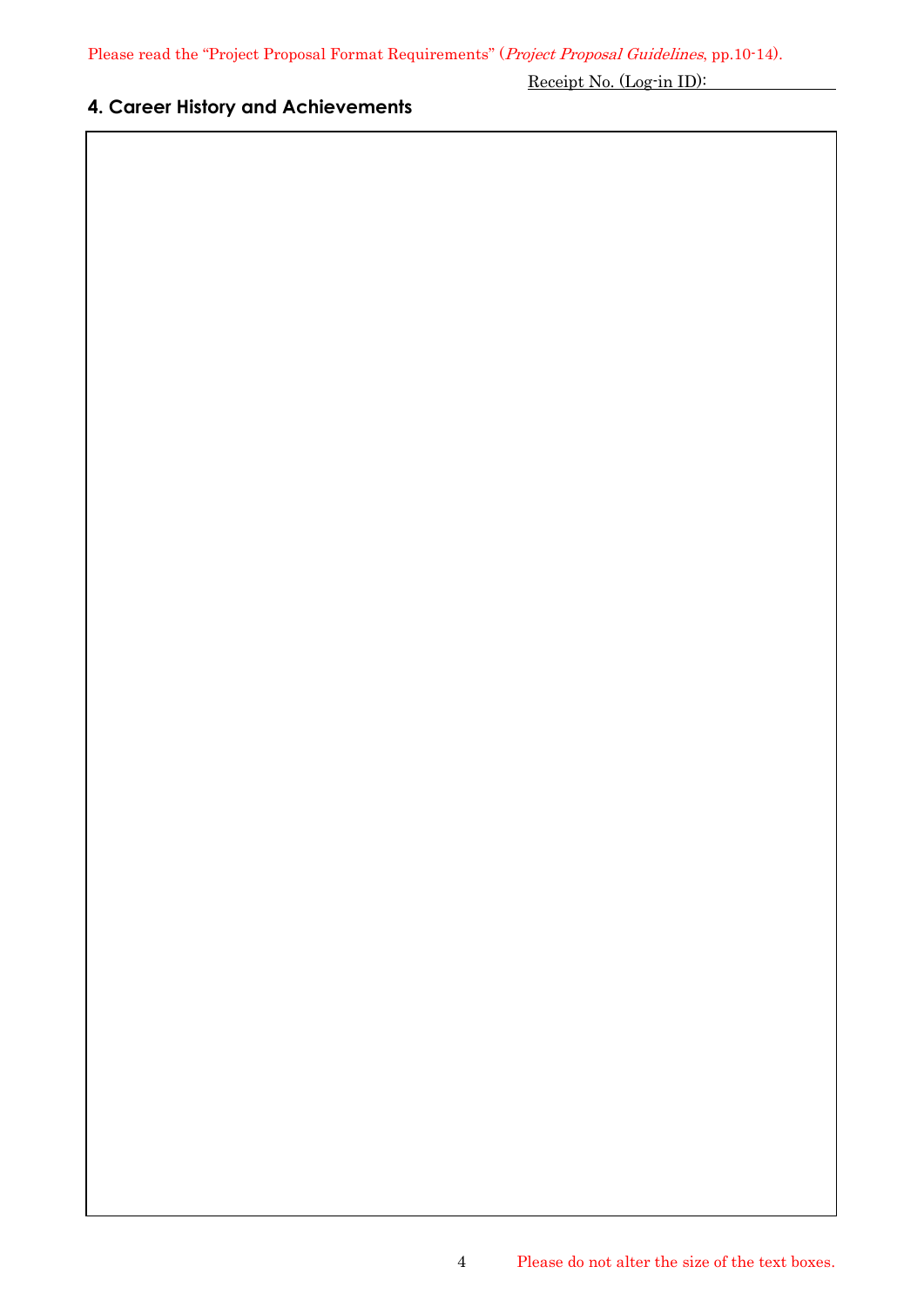**4. Career History and Achievements (Continued)**

## **5. Information about Project Team**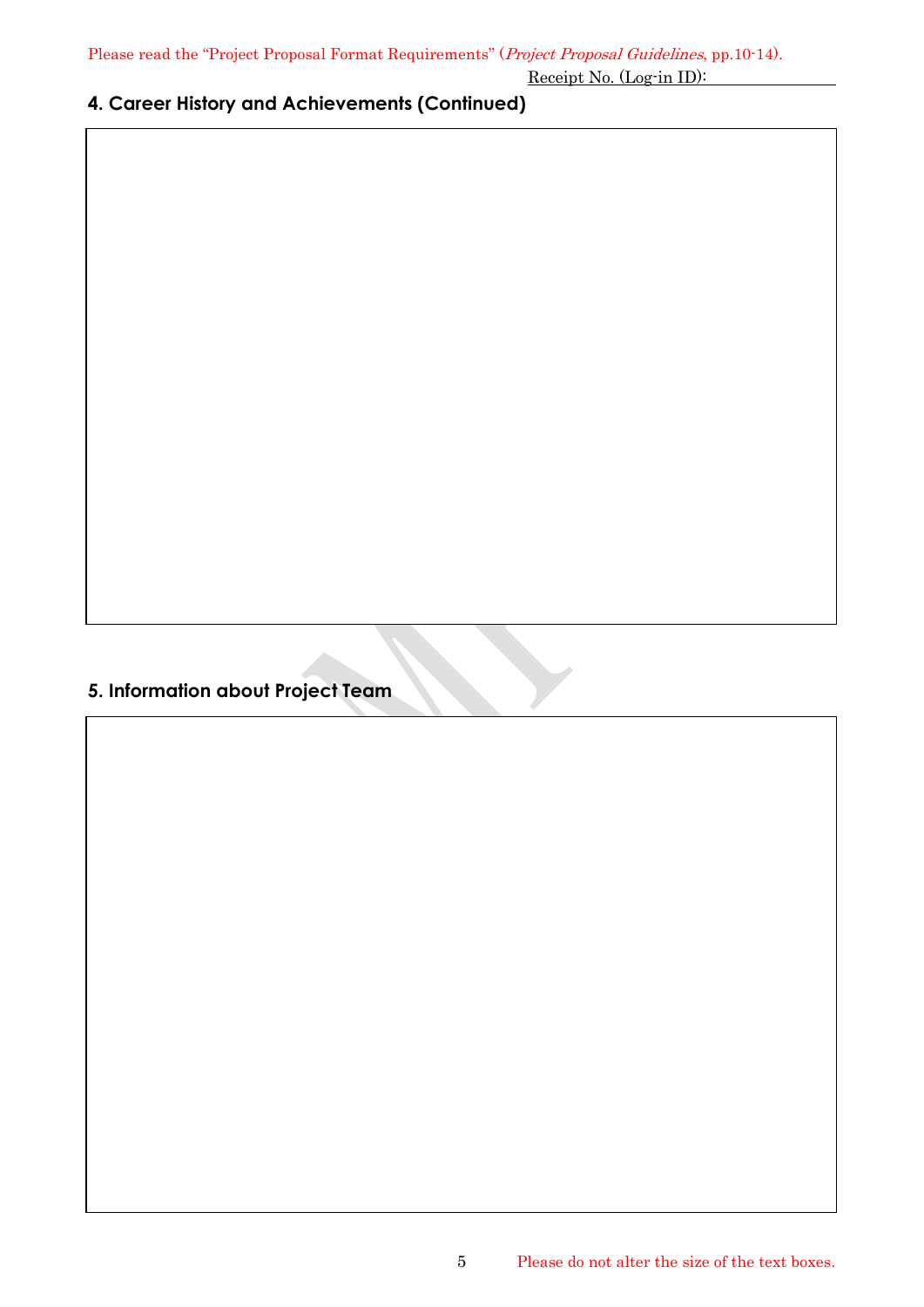#### **6. Issues**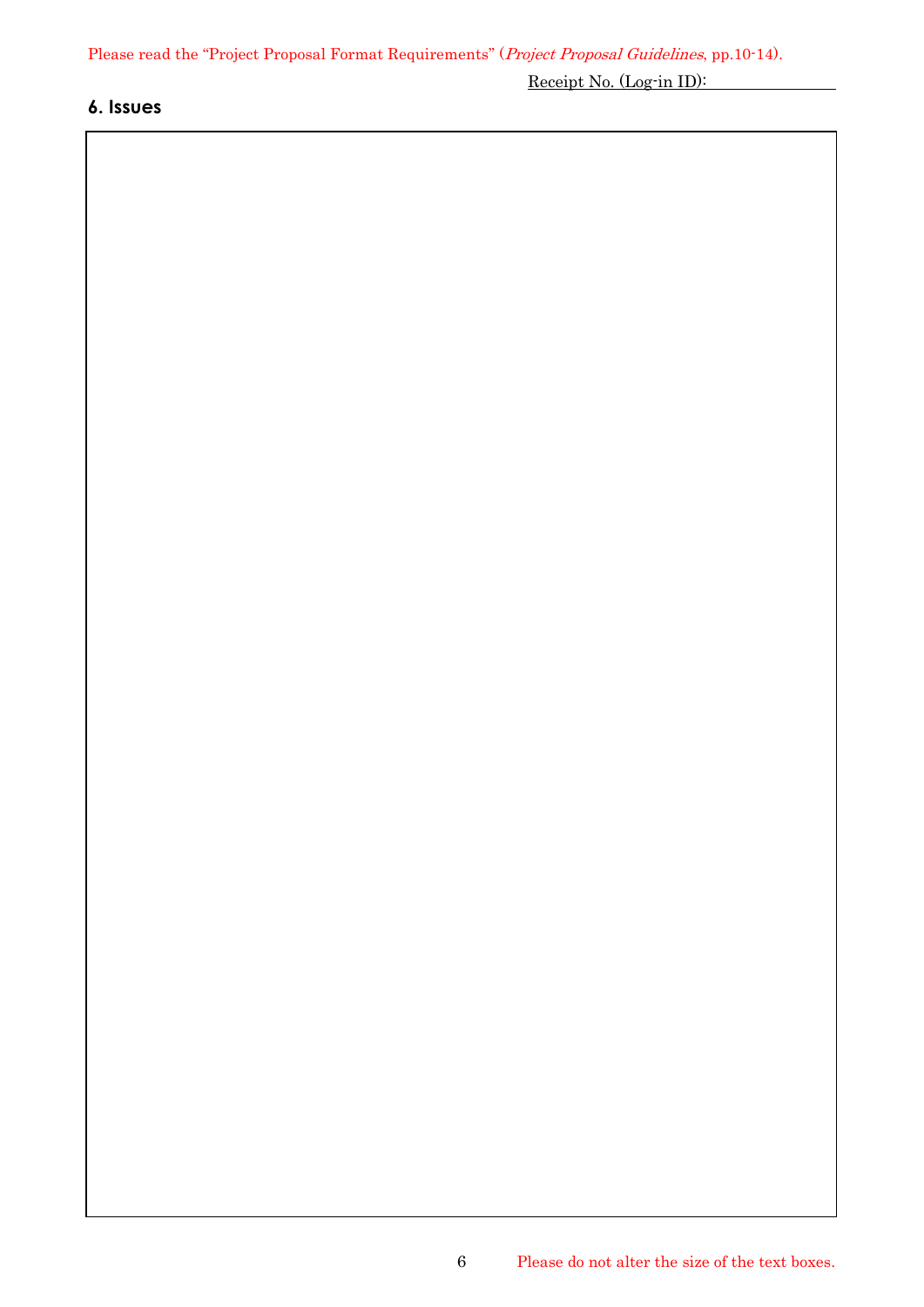## **7. Project Implementation**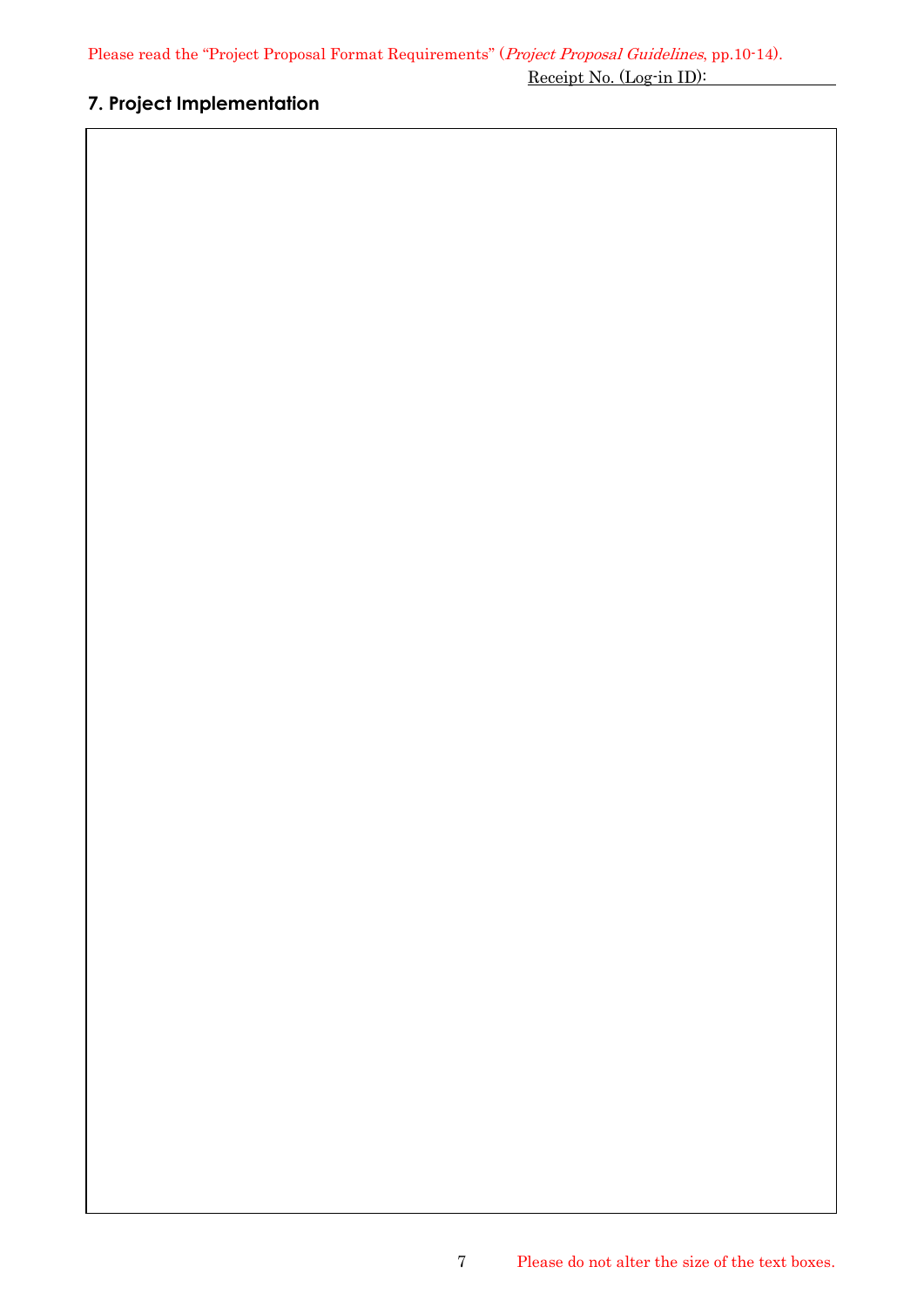## **8. Results and Effects**

Receipt No. (Log-in ID):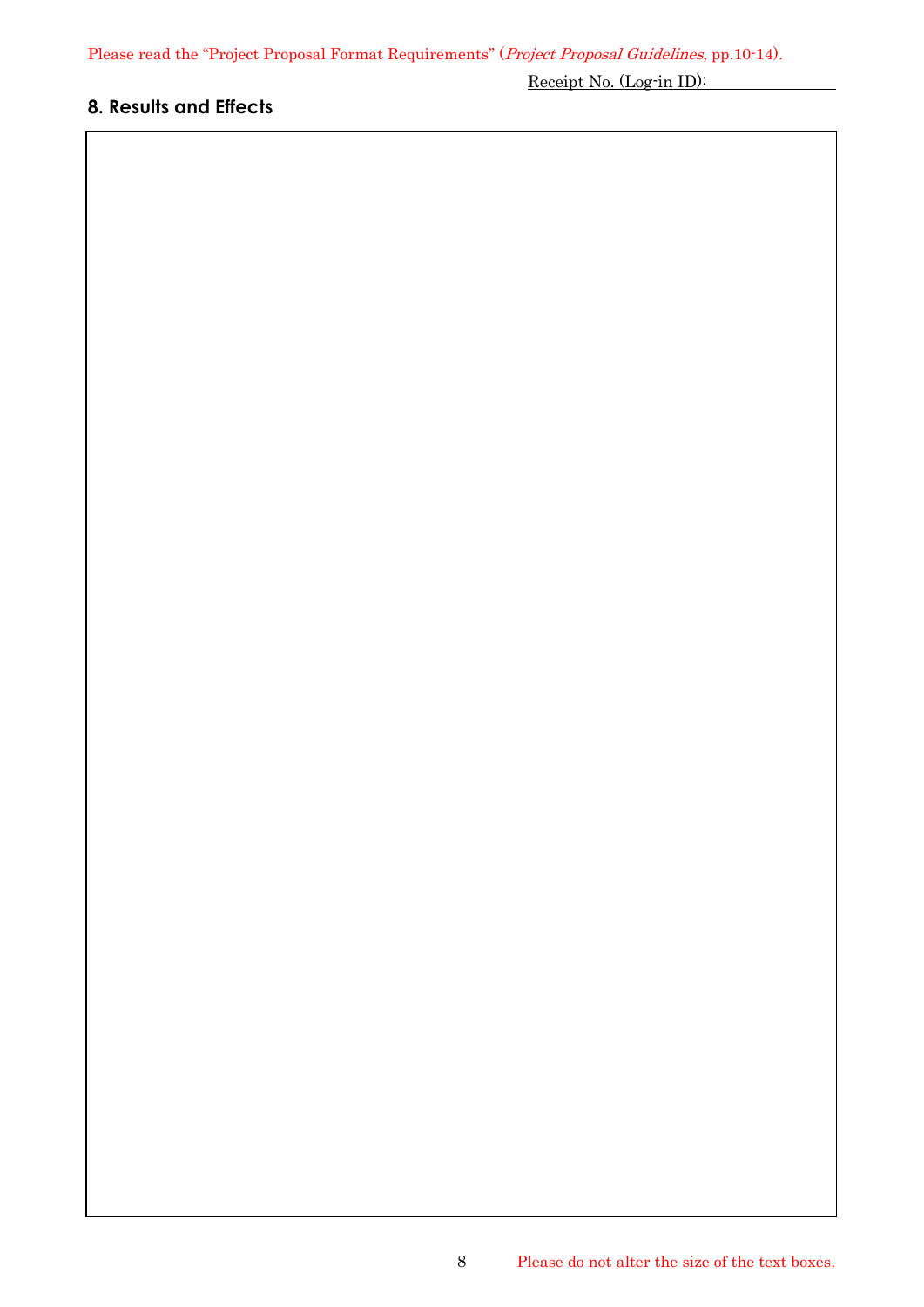## **9. Schedule**

| Yr./Mth.         | Note                                            | Schedule                                                         |
|------------------|-------------------------------------------------|------------------------------------------------------------------|
| 2013/10          |                                                 |                                                                  |
| 11               | Start of Grant Period<br>First Disbursal        |                                                                  |
| 12               |                                                 |                                                                  |
| 2014/1           |                                                 |                                                                  |
| $\sqrt{2}$       |                                                 |                                                                  |
| $\mathfrak{S}$   |                                                 |                                                                  |
| $\overline{4}$   | Second Disbursal                                |                                                                  |
| 5                |                                                 |                                                                  |
| 6                |                                                 |                                                                  |
| $\overline{7}$   |                                                 |                                                                  |
| $\,8\,$          |                                                 |                                                                  |
| $\mathcal{P}$    |                                                 |                                                                  |
| 10               | End of Grant Period<br>(Project Period: 1 yr.)  |                                                                  |
|                  |                                                 | Please fill in the lines below if the project period is 2 years. |
| 2014/11          | ↑<br><b>Third Disbursal</b>                     |                                                                  |
| 12               |                                                 |                                                                  |
| 2015/1           |                                                 |                                                                  |
| $\overline{2}$   |                                                 |                                                                  |
| $\overline{3}$   |                                                 |                                                                  |
| $\overline{4}$   | Fourth Disbursal                                |                                                                  |
| $\sqrt{5}$       |                                                 |                                                                  |
| $\boldsymbol{6}$ |                                                 |                                                                  |
| 7                |                                                 |                                                                  |
| $\,8\,$          |                                                 |                                                                  |
| $\mathcal{P}$    |                                                 |                                                                  |
| 10               | End of Grant Period<br>(Project Period: 2 yrs.) |                                                                  |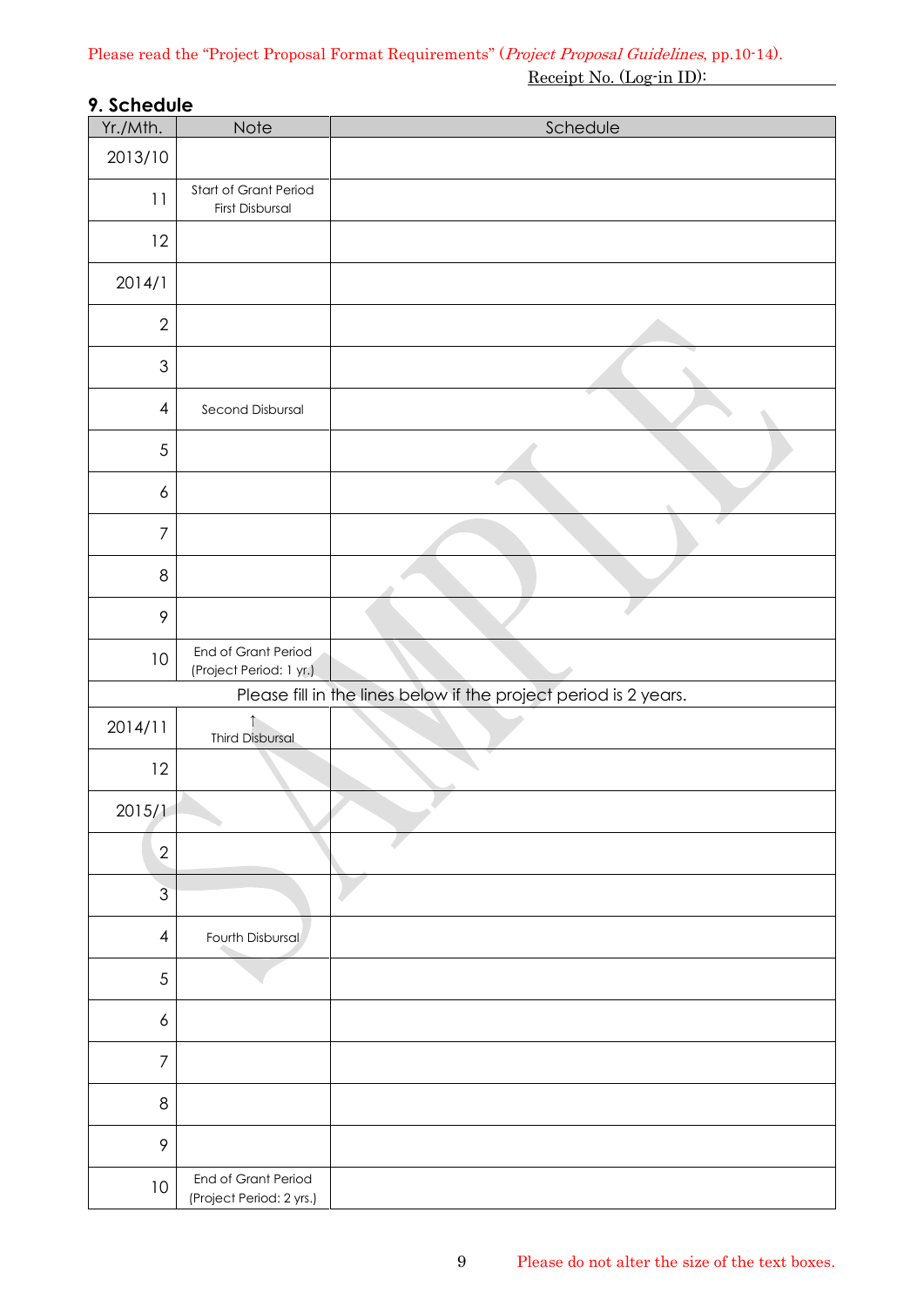## **10. Planned Project Budget**

#### (1) First Year

|                         | Item                                      | Details | Amount<br>(in units of<br>10,000 yen) |
|-------------------------|-------------------------------------------|---------|---------------------------------------|
| 1                       | Honoraria                                 |         |                                       |
| $\mathbf{2}$            | Fees for<br>Commissioned<br>Work          |         |                                       |
| $\mathbf{3}$            | <b>Travel Expenses</b>                    |         |                                       |
| 4                       | Communication<br>& Delivery               |         |                                       |
| 5                       | Equipment &<br>Machinery                  |         |                                       |
| 6                       | Documents &<br>Copying                    |         |                                       |
| $\overline{\mathbf{z}}$ | Miscellaneous<br>Items                    |         |                                       |
| 8                       | Printing &<br>Binding                     |         |                                       |
| 9                       | Rental of<br>Property &<br><b>Effects</b> |         |                                       |
|                         | 10 Other Expenses                         |         |                                       |
|                         | Total                                     |         |                                       |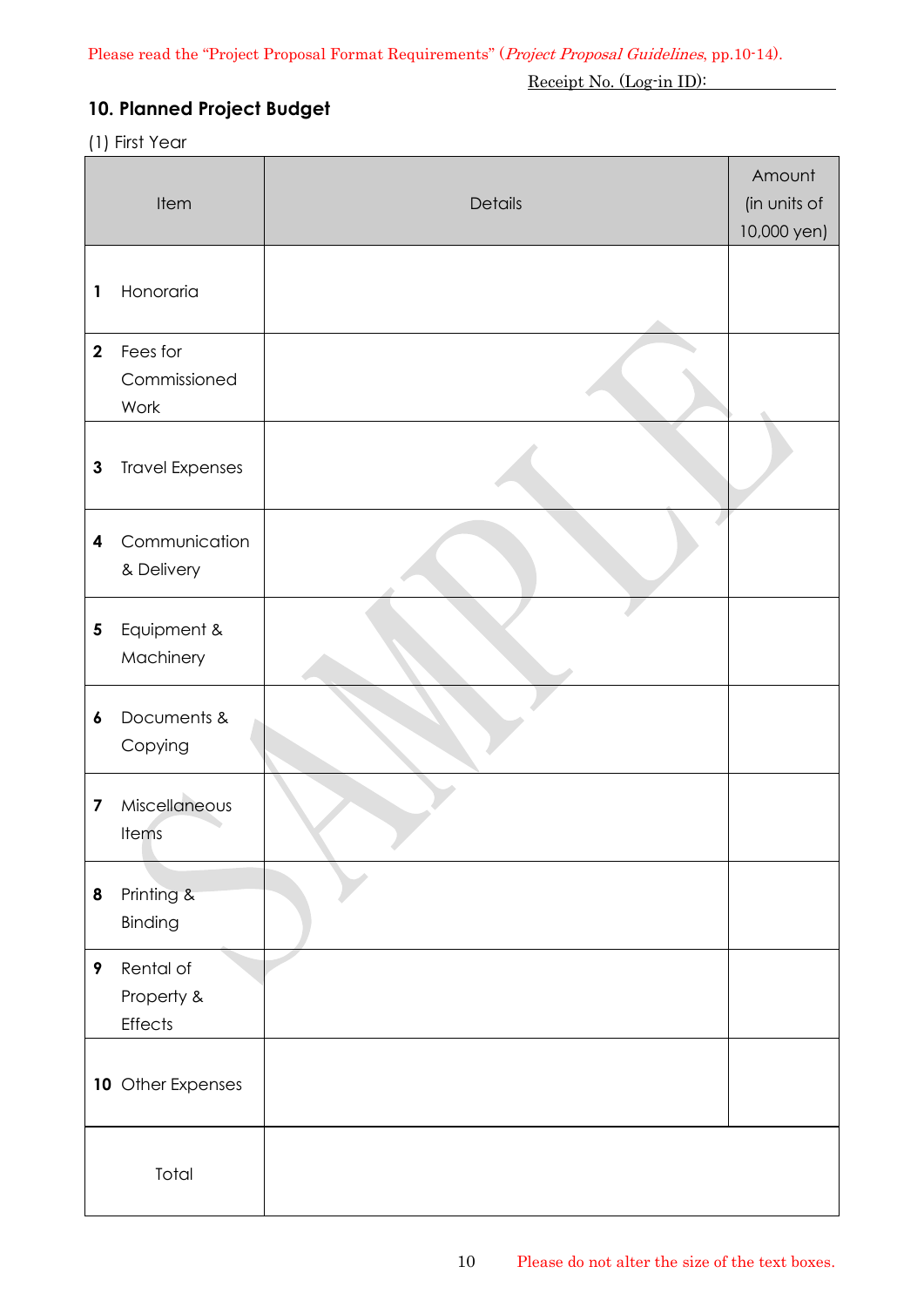| Item                    | Details | Amount<br>(in units of<br>10,000 yen) | <b>Two Years</b><br>Total |
|-------------------------|---------|---------------------------------------|---------------------------|
| $\mathbf{1}$            |         |                                       |                           |
| $\mathbf 2$             |         |                                       |                           |
| $\mathbf{3}$            |         |                                       |                           |
| $\boldsymbol{4}$        |         |                                       |                           |
| $\overline{\mathbf{5}}$ |         |                                       |                           |
| $\pmb{6}$               |         |                                       |                           |
| $\overline{\mathbf{z}}$ |         |                                       |                           |
| $\pmb{8}$               |         |                                       |                           |
| $\boldsymbol{9}$        |         |                                       |                           |
| 10                      |         |                                       |                           |
| Total                   |         |                                       |                           |

(2) Second Year\* \* Please fill in the lines below if the project period is 2 years.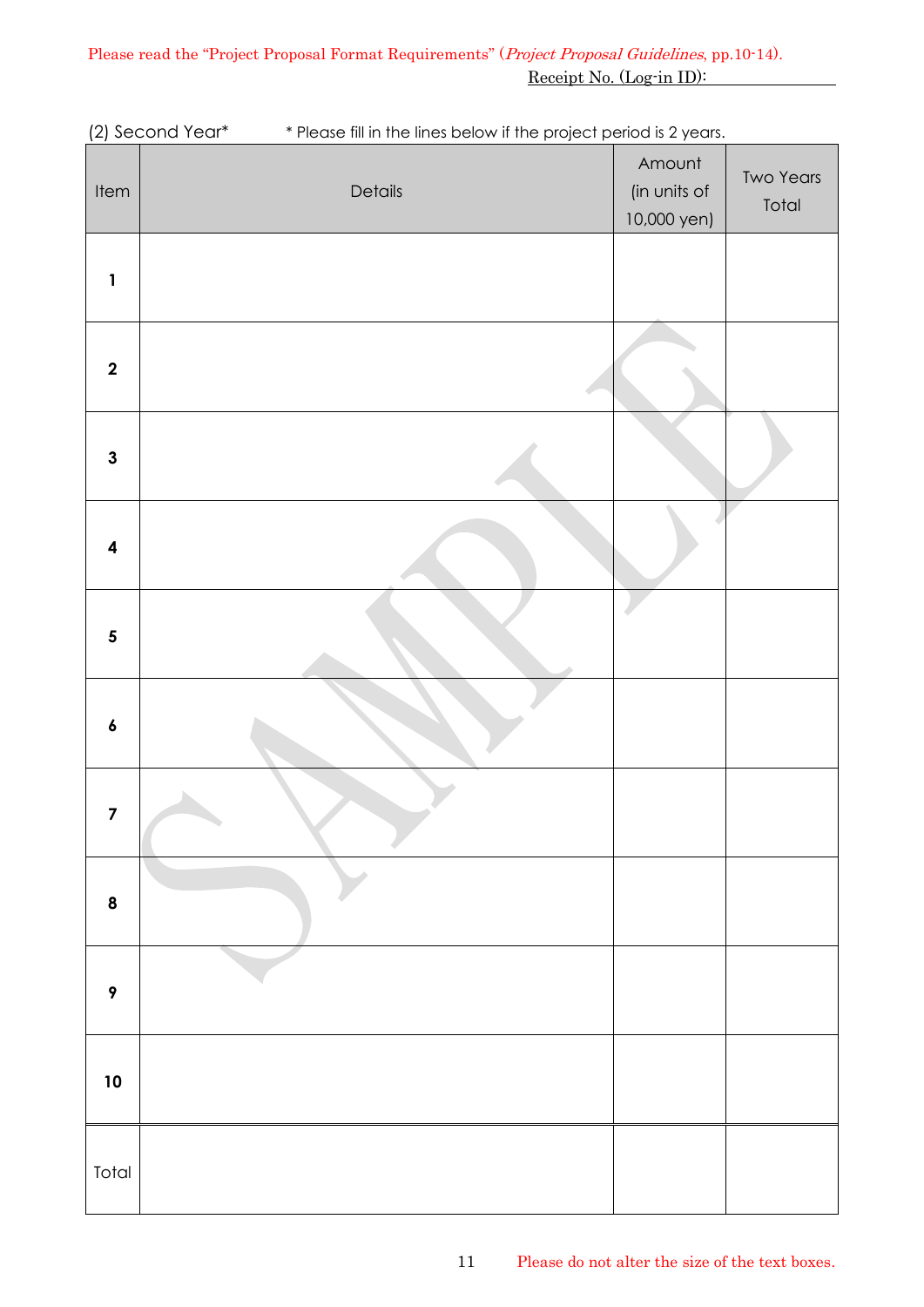### **11. Other Grants/Subsidies**

|                  | <b>Other Grants/Subsidies</b>                 |        |        |  |  |  |  |  |
|------------------|-----------------------------------------------|--------|--------|--|--|--|--|--|
|                  | Source of Grant/Subsidy                       | Period | Amount |  |  |  |  |  |
| Project          |                                               |        |        |  |  |  |  |  |
| Related Research | Research Title and Source of<br>Grant/Subsidy | Period | Amount |  |  |  |  |  |
|                  |                                               |        |        |  |  |  |  |  |

 $\mathcal{L}$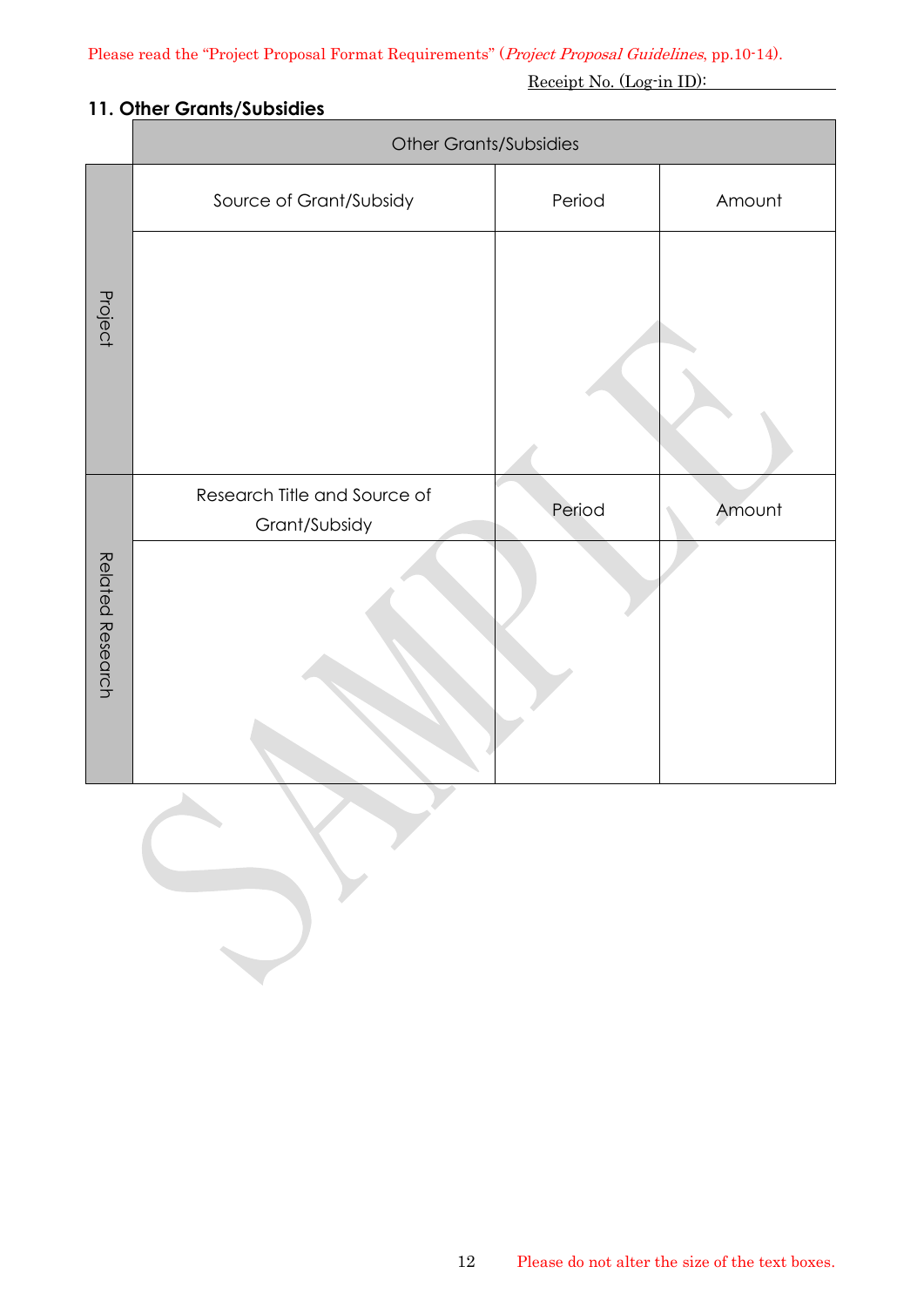## **Applicant Questionnaire**

(Please answer the questions by circling the appropriate letter.)

- 1. When did you first become aware of the Toyota Foundation?
	- A. Recently
	- B. Around a year ago
	- C. More than a year ago
- 2. Have you previously applied for a Toyota Foundation grant?
	- A. Yes (Name of grant program:
	- B. No
- 3.When did you become aware of the grant program?
	- A. Recently
	- B. Around a year ago
	- C. More than a year ago
- 4. How did you become aware of this program?
	- A. The Toyota Foundation publicity newsletter *JOINT*
	- B. Newspaper or magazine (Name:
	- C. Scholarly article or journal (Name:
	- D. Via an acquaintance (Check category below and/or fill in other information)
		- [ ] A present or past grant recipient
		- [ ] Someone else familiar with the Toyota Foundation
		- [ ] Someone at the Toyota Foundation
		- [ ] Other (Please explain: )
	- E. Via the Internet (Check category below and/or fill in other information)
		- [ ] Toyota Foundation website
		- [ ] A grant search on Japan Foundation Center website
		- [ ] Website of an intermediary support organization
		- [ ] Facebook, Twitter, a blog, etc.
		- [ ] Other (Please explain: )
	- F. Official flyer for the grant program
	- G. Other (Please explain: )
- 5. Why did you decide to submit a proposal for a grant this time?
	- A. Identified with the purpose and themes of the grant program
	- B. Suitability of application requirements
	- C. The amount of the grant seemed appropriate
	- D. Other (Please explain: )
		-